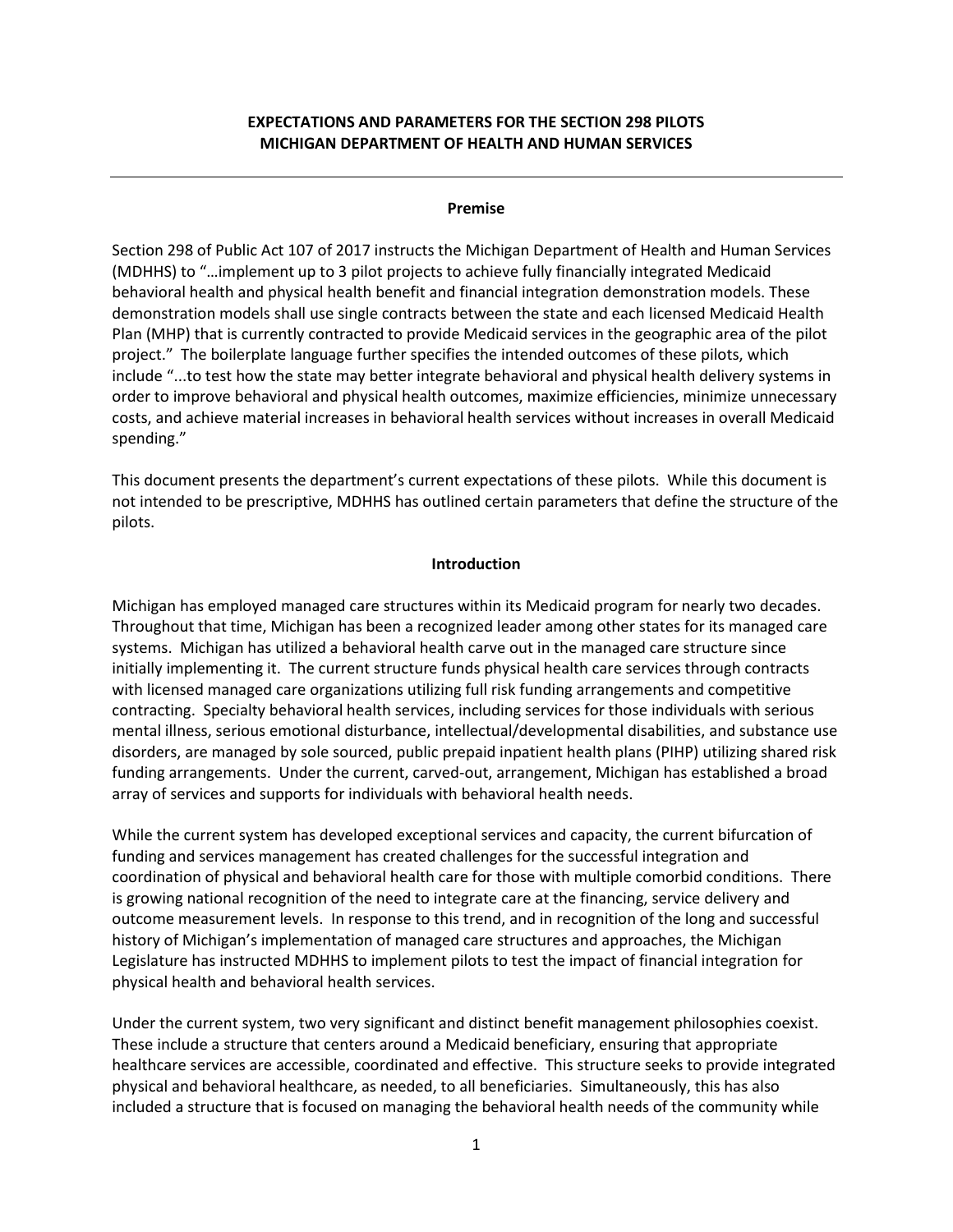providing needed, integrated services to those individuals in need. It is the department's intent to preserve and integrate the values of each of these structures as it pilots financial integration.

To this end, all pilots will be expected to comply with current public policy requirements of Michigan's public behavioral health system. MDHHS also expects that all pilots will maintain the full, current array of services that are supported by the specialty services carve-out and related waivers, and required by current contracts. These expectations should drive the funding model employed by pilot participants. Additionally, both PIHPs and MHPs are required to comply with federal Medicaid managed care regulations, which include but are not limited to: requirements for access, provider network management and capacity, medical loss ratio, enrollee information, and grievance and appeals. These regulations will also apply to the implementation of required managed care functions within the pilot sites.

# **Pilot Expectations and Parameters**

The Michigan Constitution and the Michigan Mental Health Code provide that the state shall maintain a system of care for Michigan's citizens with serious health issues. Additionally, the Mental Health Code requires that the county based community mental health system, when willing and able, shall be this "safety net" structure for behavioral health services. As such, the involvement of the local Community Mental Health Services Program (CMHSP) in providing and managing Medicaid services is required. For this reason, the department seeks to implement the pilots in geographic areas with a willing CMHSP. Consequently, the applicant for the pilot will be the CMHSP with support and involvement of all MHPs in the geographic area.

## Public Policy

The public behavioral health system has been designed and modified to meet a number of public policy requirements which have continued to expand over time. These various policies and the resulting community and service structures, are integral to achieving goals and outcomes for individuals and communities. The current Prepaid Inpatient Health Plan (PIHP) contracts include a number of attachments detailing these policies, which include:

- Technical Requirement for Behavior Treatment Plans
- Person-Centered Planning Policy
- Self Determination Practice & Fiscal Intermediary Guideline
- Technical Requirement for SED Children
- Recovery Policy & Practice Advisory
- Reciprocity Standards
- **•** Inclusion Practice Guideline
- Housing Practice Guideline
- Consumerism Practice Guideline
- Personal Care in Non-Specialized Residential Settings
- Family-Driven and Youth-Guided Policy & Practice Guideline
- Employment Works! Policy
- Jail Diversion Practice Guidelines
- School to Community Transition Planning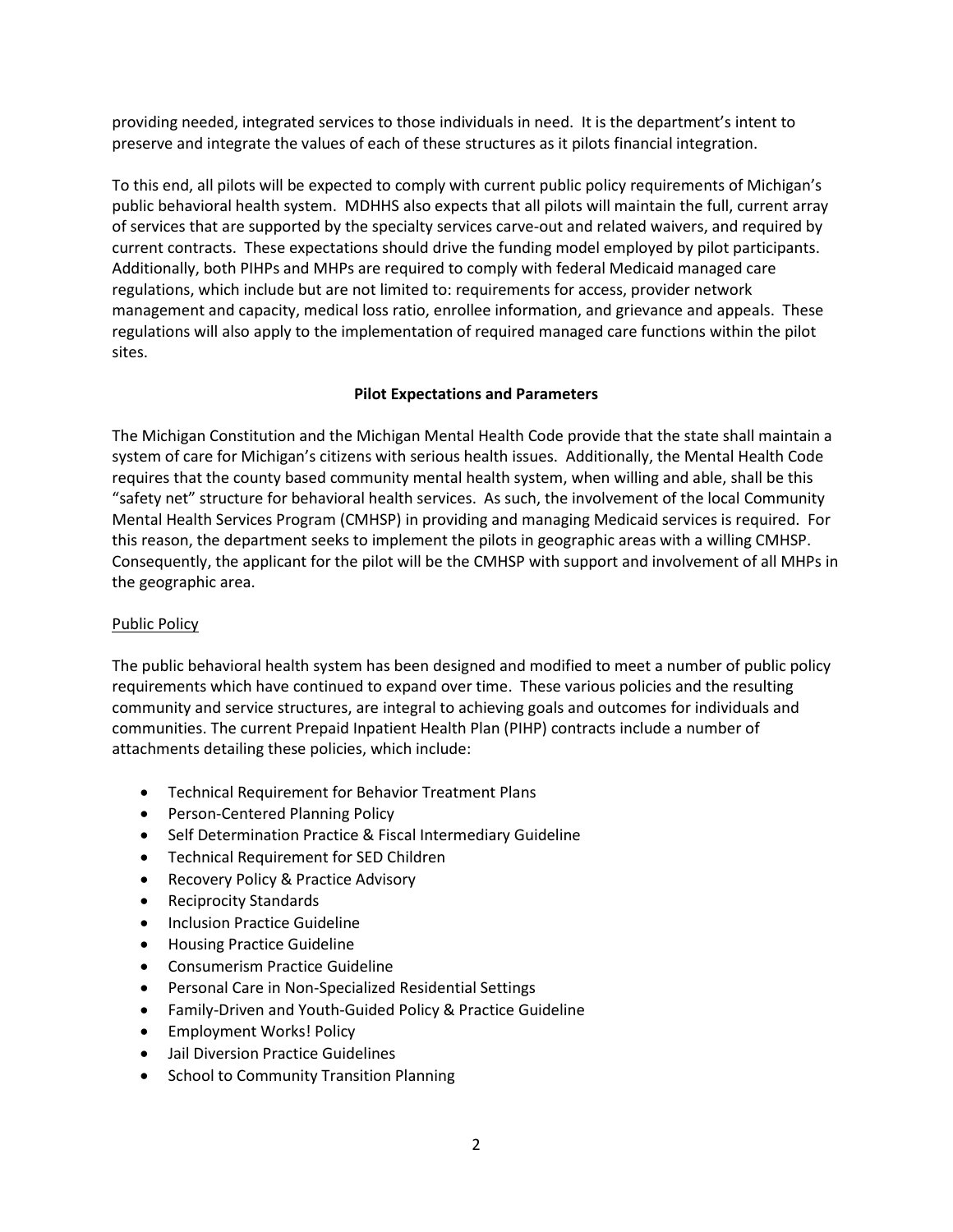MDHHS has contractually required the PIHPs to ensure that these policies are appropriately applied to the Medicaid benefits provided. In the pilot locations, this responsibility will fall to the MHPs as the new contract holder. CMHSPs that apply to be pilot sites should work with all the MHPs within their geographic area to determine how ongoing implementation and compliance will be monitored and verified.

#### Service Array

A strength of Michigan's Specialty Behavioral Health systems is the comprehensive range of services and supports that have been made available to eligible consumers. It is the department's expectation that pilots will assure access to the required service array as defined in current contracts, applicable waivers and the Medicaid Provider Manual. Pilot applicants must demonstrate that (1) they are able to provide the required continuum of specialty behavioral health services and (2) that they have an adequate provider network to deliver these services. Pilot applicants must also describe how they will ensure continuity of authorized and medically necessary services during the period of transition.

# Financial Considerations

Consistent with the requirements of PA 107 of 2017, the pilots will integrate physical health and behavioral health funding in a single contract with each licensed Medicaid managed care entity that is currently contracted to provide Medicaid services in the geographic area of the pilot. While this requirement is clear, there are two specific issues that this language does not address.

First, approximately 420,000 Medicaid beneficiaries are not enrolled in a MHP at any given time. For these individuals, physical health care services are delivered through a fee for service system managed by the state. Behavioral health services for these individuals are managed through the PIHP contracts. The capitation payments to the PIHPs for these individuals is slightly less than \$800 million per year in state and federal funding. The PIHP's behavioral health services expenditures on this group is approximately \$1.0 billion per year in state and federal funding. MDHHS is continuing to explore various methods of addressing the payment for, and provision of, benefits for these individuals.

Second, the Michigan Mental Health Code requires that publicly funded substance use disorder services be managed by a "department designated community mental health entity" (department designated CMHE). The Mental Health Code also defines certain requirements that a department designated CMHE must meet. MHPs do not meet the definition of an entity that qualifies to be a department designated CMHE. Consequently, MHPs in the pilot region must sub-contract with their CMHSP for the management of Medicaid funding for SUD services. The non-Medicaid SUD funding (i.e., community block grant and liquor tax funds), will be transmitted directly to the CMHSP in the pilot. The CMHSP will then be required to (1) meet the Mental Health Code requirements for the department designated CMHE and (2) manage the SUD service array. The CMHSP is expected to be able to demonstrate the necessary capacity and competency to provide the necessary SUD benefits management.

Applicants will be asked to explain the potential funding arrangements that will be employed between the MHPs and the CMHSP within the pilot region. Pilots offer an opportunity to test various alternative payment methodologies. The financial arrangements of a pilot will address the various "community benefit" functions of the CMHSP, such as various pooled funding arrangements, social services collaborative agreements and other relevant community activities.